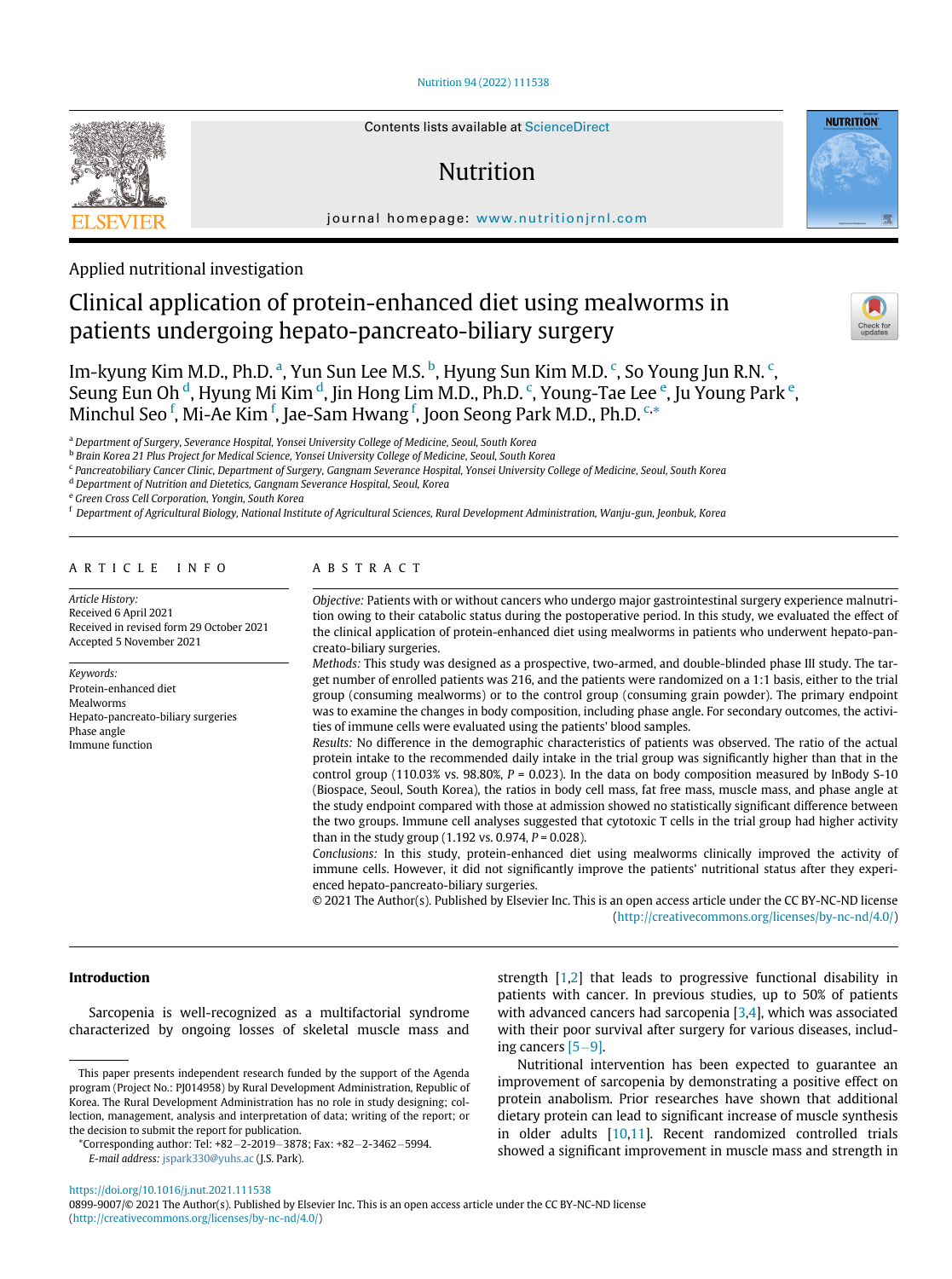<span id="page-1-0"></span>older adults with sarcopenia through administration of combined oral supplementation of protein and vitamins  $[12-14]$  $[12-14]$  $[12-14]$ . Also from systematic reviews or meta-analyses, protein or amino acid supplementation seems to be beneficial for patients with sarcopenia  $[15-17]$  $[15-17]$  $[15-17]$ . However, a wide variety of optimal doses, duration of intervention, and characteristics of patient populations weaken the validity of additional protein intake [\[18\].](#page-4-3)

Patients with or without cancers undergoing major gastrointestinal surgeries experience malnutrition because of their catabolic status in postoperative periods [\[19\]](#page-4-4). Therefore, nutritional supplementation has been regarded as a step for enhanced recovery protocols after surgery. Nitrogen balance is associated with both energy and protein consumption, and avoidance of catabolic losses after surgery may benefit patient outcomes [\[20\]](#page-4-5). Evidence from certain previous studies supported the use of oral nutritional protein supplements in the immediate postoperative stage  $[19,21-23]$  $[19,21-23]$  $[19,21-23]$  $[19,21-23]$  $[19,21-23]$ ; however, whether this is beneficial has not been fully elucidated.

To meet the rapidly growing world population's increasing demands for foods, edible insects have emerged as an alternative, sustainable source of protein [\[24\]](#page-4-7). Approximately 2000 edible insect species have so far been recorded worldwide [\[25\]](#page-4-8). It is worth noting that mealworms—the Larva from of the mealworm beetles (Tenebrio molitor L.)—are most commonly used as human food because they are widely distributed and can be sustainably cultivated in various environments worldwide [\[26\]](#page-4-9). Mealworms have high protein and lipid contents and high levels of unsaturated fatty acids; however, their role as a nutritional supplement remains unclear.

In this context, we evaluated the effect of the clinical application of protein-enhanced diet using mealworms on the body composition and immune cell in patients who underwent hepatopancreato-biliary surgeries.

## Materials and methods

This is a single-center, prospective, randomized, and double-blinded phase III trial. The trial was approved by the institutional review board at Gangnam Severance Hospital, Yonsei University College of Medicine, South Korea (3-2017-0077). All participants provided written informed consent. The trial design has been reported previously [\[27\]](#page-4-10) and registered at [www.clinicaltrial.gov](http://www.clinicaltrial.gov) (NCT03201926).

### Eligibility assessment and randomization

All patients who are older than 18 y of age and scheduled for surgery with pancreatobiliary or liver disease were assessed for eligibility. Among eligible patients, we excluded those who had had palliative surgery or a previous history of conditions affecting their nutritional status (e.g., short bowel syndrome, postgastrectomy syndrome).

A total of 216 patients were enrolled in this study and were randomly assigned to the trial group or to the control group on a 1:1 basis [\(Fig. 1](#page-1-0)). The stratification factors were sex, age, body mass index at admission, and intended surgical procedures including pancreaticoduodenectomy (PD), pancreatectomy, or liver resection.

### Intervention

The surgical team was composed of three surgeons with experience of more than 300 hepato-pancreato-biliary surgeries, respectively. All patients underwent open or laparoscopy-assisted operations under general anesthesia.

The dietary intervention was conducted during the patients' hospital stay and for an additional period of 2 mo after the operation. Patients in the trial group were provided with a mealworm-based diet; 10 g of mealworm powder was provided in every meal; therefore, a total of 30 g of mealworm powder per day was offered. The mealworm powder comprised 3 g of carbohydrates, 14.4 g of protein, and 11 g of fat; each 30 g of mealworm powder provided 163 kcal of energy. Meanwhile, those in the control group were supplemented with 30 g of grain powder per day comprising 23 g of carbohydrates, 2.9 g of protein, and 0.5 g of fat. Every 30 g of grain powder provided 106 kcal of energy.

The patients who underwent PD received enteral feeding (Newcare 300 RTH, Daesang, Korea) at postoperative day 2 after surgery via nasojejunal tube placement during operation. On postoperative day 5, abdominal and pelvic computed tomography was performed, and if there were no complications including





Fig. 1. Flowchart of the trial.

postoperative leakage of PD site, then the patients were permitted to start an oral diet. Other patients who underwent pancreatectomy only or liver resection started oral diet on postoperative day 2. The diet was gradually built up over time in both groups, as described in the previous protocol [\[27\]](#page-4-10). After discharge, the patients visited outpatient clinic every 2 wk until 2 mo after the operation. Nutritional intervention was provided orally after discharge from the hospital.

#### Outcome measurements

The patient data including sex, age, body weight, body mass index, and patient-generated subjective global assessment were collected. During postdischarge intervention, daily intake of total calories and protein was assessed by a diary entry. Recommended daily intake of total calories and protein was estimated by established guideline [\[28\]](#page-4-11). The primary endpoint was to evaluate the changes in body composition, including phase angle, measured by Inbody S-10 (Biospace, Seoul, South Korea). Secondary endpoints included changes in immune cell activity, confirmed by fluorescence-activated cell sorting (FACS) of the patients' blood samples.

## Sample size calculation and statistical analysis

The target sample size was 216 patients, providing a power of 80% at the 5% (2-sided) level of significance to detect an increase in body cell mass from 6% in the trial group compared with the control group. In this study, the target sample size was based on the increase in body cell mass reported in previous studies [\[29\].](#page-4-12)

All analyses were conducted on the per-protocol population. The patients who withdrew consent or took powder less than 50% of expected doses in both groups were regarded as "drop-out" patients. The patients who were lost to follow-up or had missing data at the study endpoint were considered "follow-up loss" patients. A total of 120 patients were finally included for statistical analyses.

All statistical analyses were performed using SPSS software, version 21.0 (SPSS Inc., Chicago, IL, USA). Categorical variables were analyzed by  $\chi^2$  tests or Fisher's exact tests, while continuous variables were analyzed by Student's  $t$  tests.  $P < 0.05$ was considered statistically significant.

## Results

Two groups showed no significant differences in baseline characteristics, including body cell mass index, body weight, patientgenerated subjective global assessment scoring, and the ratio of surgical procedures [\(Table 1](#page-2-0)).

## Nutritional outcomes and changes in body composition

The actual total calorie intakes in both groups were below the recommended daily intake. However, the ratio of the actual protein intake to the recommended daily intake in the trial group was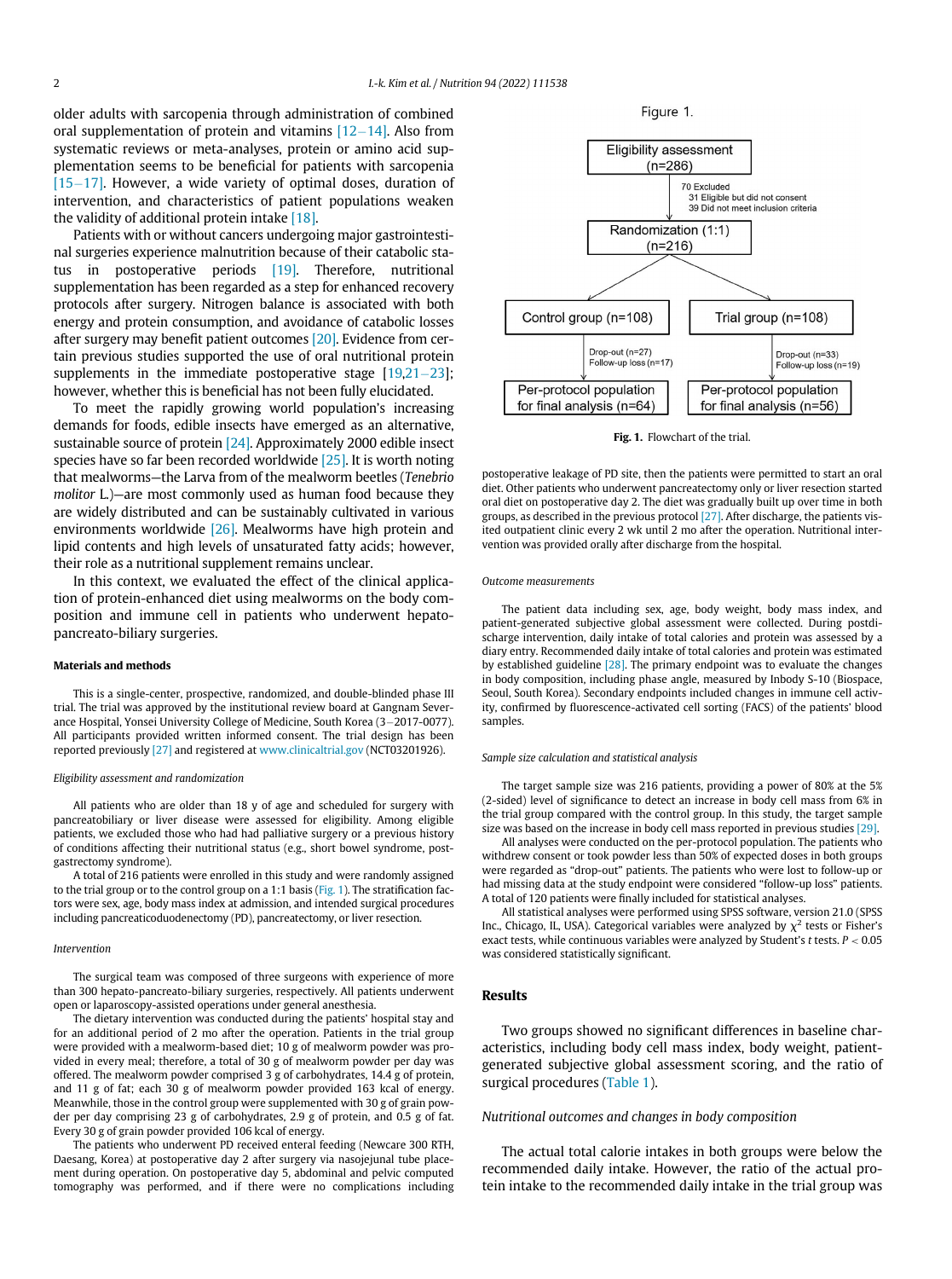<span id="page-2-2"></span><span id="page-2-0"></span>Table 1 Baseline characteristics and surgical procedures

<span id="page-2-4"></span>

| Variables                    | Control( $n = 64$ ) | Trial( $n = 56$ ) | P value |
|------------------------------|---------------------|-------------------|---------|
| Sex                          |                     |                   |         |
| Men                          | 42 (65.6%)          | 32 (57.1%)        | 0.354   |
| Women                        | 22 (34.4%)          | 24 (42.9%)        |         |
| Age $(y)$                    | $61.8 + 10.7$       | $63.8 + 9.3$      | 0.294   |
| ASA score                    |                     |                   |         |
| $\leq$ 3                     | 53 (82.8%)          | 45 (80.4%)        | 0.455   |
| >3                           | 11 (17.2%)          | 11 (19.6%)        |         |
| Body mass index              | $Mean + SD$         | $Mean + SD$       |         |
| At admission                 | $23.7 \pm 2.9$      | $23.8 \pm 2.8$    | 0.705   |
| At study endpoint            | $23.0 \pm 2.8$      | $22.9 + 2.8$      | 0.812   |
| Body weight (kg)             | $Mean + SD$         | $Mean + SD$       |         |
| At admission                 | $63.2 + 10.9$       | $62.8 + 11.0$     | 0.853   |
| At study endpoint            | $61.6 \pm 10.8$     | $60.4 + 11.1$     | 0.565   |
| $PG-SGA$                     | $Mean + SD$         | $Mean + SD$       |         |
| At admission                 | $5.4 \pm 4.0$       | $6.2 + 4.2$       | 0.314   |
| At study endpoint            | $3.2 \pm 2.9$       | $2.7 + 2.2$       | 0.277   |
| Surgical procedures          |                     |                   | 0.355   |
| Pancreaticoduodenectomy      | 24 (37.5%)          | 27 (48.2%)        |         |
| Pancreatectomy(total/distal) | 14 (21.9%)          | 13 (23.2%)        |         |
| Liver resection              | 26 (40.6%)          | 16 (28.6%)        |         |

ASA, American Society of Anaesthesiologists; PG-SGA, patient-generated subjective global assessment; SD, standard deviation

significantly higher than that in the control group (110.03% vs. 98.80%,  $P = 0.023$ ).

The body composition analysis revealed no significant difference in body cell mass, fat free mass, skeletal muscle mass, and phase angle between two points of time, namely at the study endpoint and at the admission [\(Table 2](#page-2-1)).

## Activities of immune cells

Observing immune cells at the study endpoints and at postoperative day 1, we found that the activity of cytotoxic T cells increased in the trial group (control vs. trial = 0.974 vs. 1.192,  $P = 0.028$ ). The activity of natural killer cells also demonstrated an increase in the trial group, but it was not statistically or significantly different from the control group (control vs. trial = 1.583 vs. 1.903; P = 0.052). Regarding other immune cells, namely T cells, B cells, and helper T cells, no significant differences were seen between the two groups ([Table 3](#page-2-2)).

In FACS analysis, both CD 56+ natural killer cells and CD8+ T cells demonstrated enhancement in cell activities at the study endpoint in the trial group [\(Fig. 2](#page-3-6)). In the control group, no increase in their activities was observed by the end of intervention.

<span id="page-2-1"></span>

| ш<br>$\sim$ | э. |  |  |  |
|-------------|----|--|--|--|
|-------------|----|--|--|--|

|  |  |  | Comparison in nutritional outcomes between the two groups |
|--|--|--|-----------------------------------------------------------|
|  |  |  |                                                           |

| Variables                                                                                                   | $Control(n = 64)$                    | Trial( $n = 56$ )                  | P value        |
|-------------------------------------------------------------------------------------------------------------|--------------------------------------|------------------------------------|----------------|
| Total calorie intake/recommended<br>daily intake<br>at study endpoint $(\%)$                                | $(n = 40)$<br>$90.68 + 15.80$        | $(n = 39)$<br>$91.65 + 17.84$      | 0.784          |
| Total protein intake/recommended<br>daily intake<br>at study endpoint $(\%)$<br>Changes in body composition | $(n = 40)$<br>$98.80 + 20.65$        | $(n = 39)$<br>$110.03 + 25.60$     | 0.023          |
| (at study endpoint/at admission)*                                                                           |                                      |                                    |                |
| Body cell mass<br>Fat free mass                                                                             | $0.975 + 0.059$<br>$0.983 \pm 0.057$ | $0.969 + 0.049$<br>$0.975 + 0.048$ | 0.506<br>0.423 |
| Skeletal muscle mass                                                                                        | $0.983 + 0.057$                      | $0.975 + 0.048$                    | 0.416          |
| Phase angle                                                                                                 | $0.914 + 0.103$                      | $0.924 + 0.101$                    | 0.585          |

<span id="page-2-3"></span>\*The ratio of the values at the study endpoint to those at the admission

Table 3

Comparison in activities of immune cells between the two groups

| Variables (at study endpoint/at POD 1)* Control(n = 56) Trial(n = 45) P value |                                           |                       |  |
|-------------------------------------------------------------------------------|-------------------------------------------|-----------------------|--|
| T cells                                                                       | $1.091 \pm 0.177$ $1.148 \pm 0.391$ 0.333 |                       |  |
| Cytotoxic T cells                                                             | $0.974 + 0.322$ $1.192 + 0.639$ 0.028     |                       |  |
| Regulatory T cells                                                            | $1.121 + 1.068$                           | $0.991 + 0.352$ 0.436 |  |
| $Th1$ cells                                                                   | $1.916 + 1.738$ $1.773 + 1.442$ 0.651     |                       |  |
| $Th2$ cell                                                                    | $0.975 + 0.202$                           | $1.166 + 0.990$ 0.165 |  |
| <b>B</b> cells                                                                | $0.896 + 0.588$                           | $0.733 + 0.331$ 0.099 |  |
| Natural killer cells                                                          | $1.583 + 0.665$ $1.903 + 0.962$ 0.052     |                       |  |

POD, postoperative day

\*The ratio of the values at the study endpoint to those at POD 1

# Discussion

This study aimed to evaluate whether mealworm protein used as a dietary supplement for patients who underwent hepato-pancreato-biliary surgeries could help improve their nutritional status and immune functions. Our study findings showed no significant improvement in their nutritional status; nevertheless, the activities of immune cells increased in the trial group compared with those in the control group.

Most patients with major gastrointestinal surgeries experience malnutrition in postoperative periods [\[19\]](#page-4-4); hence, nutritional support is regarded as one of the routine postoperative procedures. It is noted that clinicians mainly focus on losses of skeletal muscle mass because ongoing sarcopenia leads to progressive functional muscle impairment and delays the recovery  $[3]$ . For this reason, certain previous studies suggested the optimal protein supplementation regimen for patients after major gastrointestinal surgeries. According to a systematic review of seven clinical trials on humans, the oral postoperative protein supplementation had no effect on mortality, but reduced weight loss and improved nutritional status [\[19\]](#page-4-4).

Nevertheless, no recommendation on the optimal amount of dietary protein supplementation is currently available. A previous study demonstrated that muscle protein synthesis increased when patients took a medical food containing 40 g of casein protein and some other substances. However, no increase in muscle protein synthesis was recorded among patients consuming 24 g of casein protein alone [\[30\]](#page-4-13). In this study, we provided an additional 14.4 g of protein per day using mealworms. However, we did not observe any clinically significant improvement in the patients' nutritional status based on their body composition. In this current study, the lack of direct improvement in the body composition, including skeletal muscle mass, may result from insufficient additional protein supply. Another possible explanation for these findings is that, as we could not control the patients' diet after discharge from the hospital, patients in the control group might have consumed a protein-enhanced diet by themselves after receiving an intensive education from dietitians during their hospital stays.

This study has several limitations that need to be addressed. The most important point to be considered is the high drop-out rates of >25% in both groups. According to the recent systematic review by Hubbard et al. [\[31\]](#page-4-14), overall compliance to oral nutritional supplements is more than 70% even if the trials were performed in a wide variety of patient groups in hospital and community settings. One of the reasons for having a high compliance rate is that the oral nutritional supplements used in most trials were ready made and easy to use. In this study, we used a powder for nutritional intervention in both groups and instructed patients to mix the powder with liquids such as water or milk. Therefore, the additional step of mixing the powder with liquids may have caused discomfort to ill patients with an average age of 60 y or older.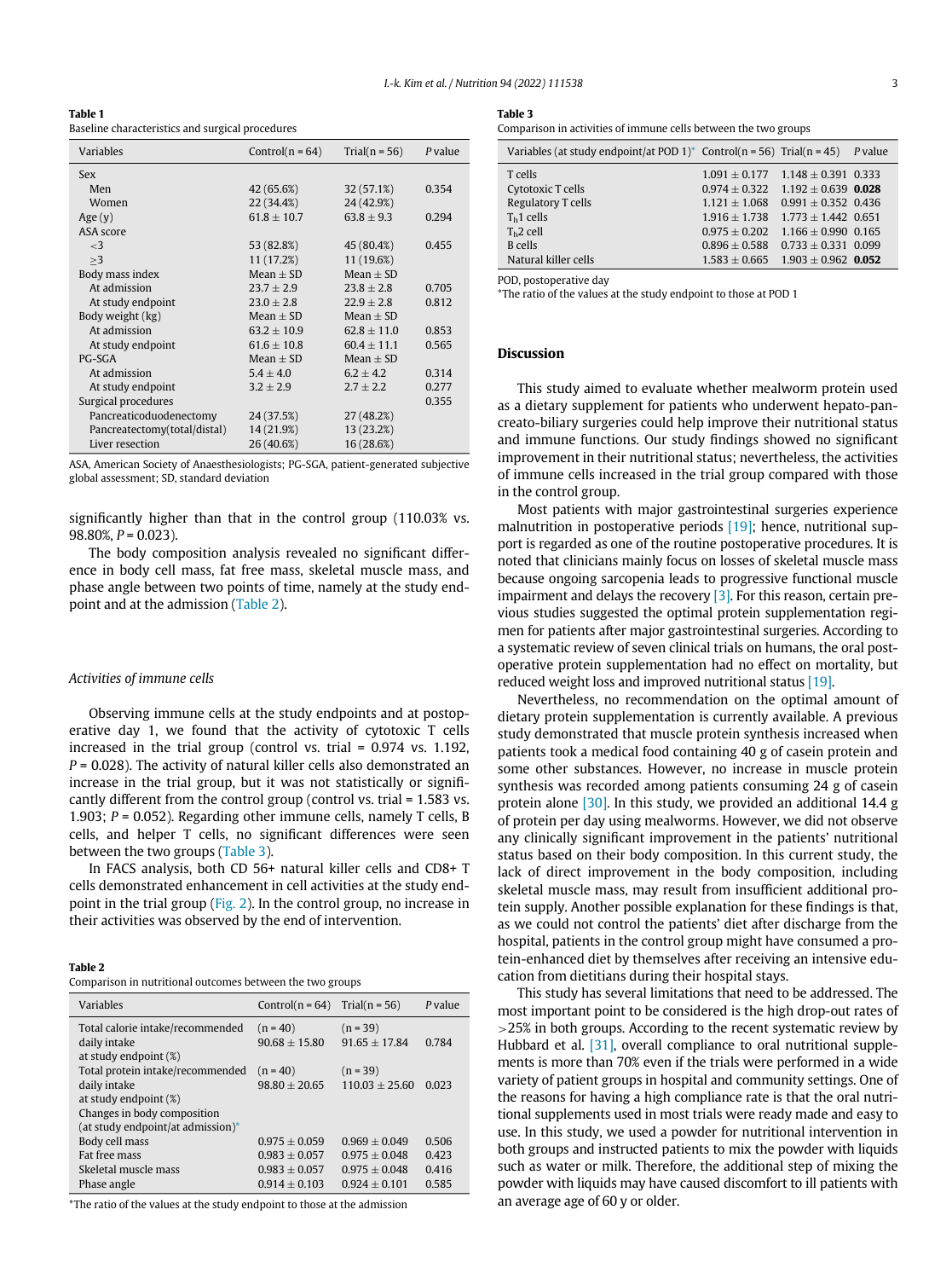<span id="page-3-6"></span>

Fig. 2. Comparison of cell activities (A) CD 56+ natural killer cells, (B) CD8+ T cells) by using FACS analysis. FACS, fluorescence-activated cell sorting.

Moreover, especially in patients with gastrointestinal cancer, previous studies demonstrated the poor adherence of oral nutritional supplements  $[32,33]$  $[32,33]$ . Qin et al.  $[32]$  reported the median adherence of 50.0%, and 51.35% of participants consumed no more than 50% of the recommended amount. The participants with poor adherence to oral nutritional supplements mentioned that they were confused about their daily target intake, or the taste did not meet their personal preference. In this study, we instructed the patients to take 10 g of powder in every meal with 100 to 150 cc liquids, and this may have caused poor compliance owing to the bulk of fluid and the patients' low appetite.

Another shortcoming of this study is that the composition of powder is not isocaloric between the two groups. For adjusting total volume of powder, the caloric difference between the two groups were developed (trial group vs. control group = 163 kcal vs. 106 kcal per 30 g). However, as described in published protocol, the difference of total calories provided in the two groups was less than 150 kcal, which cannot be regarded to affect clinical outcomes.

<span id="page-3-2"></span><span id="page-3-1"></span><span id="page-3-0"></span>Patients with PD have been known to have a higher risk of malnutrition than those with other gastrointestinal surgeries. To avoid bias from surgical procedures, we performed subgroup analyses with the patients divided into three groups (PD, pancreatectomy, liver resection). However, in the subgroup analyses, no significant differences in body composition were seen between the trial and control groups (data described in the supplementary file).

<span id="page-3-5"></span><span id="page-3-4"></span><span id="page-3-3"></span>The strength of the current study is that the trial group showed an enhancement in activities of cytotoxic T cells, which represent the acquired immune system. According to a recent review, the immune status of individuals affected by malnutrition and infectious diseases improves after using specific amino acids as dietary supplements; hence, their morbidity and mortality significantly declined [\[34\].](#page-4-17) In contrast, short-term protein supplementation could hardly promote immune functions. Strasser et al. [\[35\]](#page-4-18) conducted a randomized controlled trial to investigate the effect of the protein-enhanced diet on immune activation and muscle function in older patients during hip fracture recovery. They showed that a higher protein intake had no impacts on immune biomarkers and tryptophan metabolism. In our present study, we only suggested increased activities of cytotoxic T cells, while other immune cell activities experienced no improvement in both groups. To clarify the roles of dietary protein in immune responses, integrative interpretation should be considered, including patients' protein metabolism and altered immune system.

In conclusion, protein-enhanced diet using mealworms clinically improved the activity of immune cells. However, it did not significantly improve the patients' nutritional status undergoing hepato-pancreato-biliary surgeries.

# Supplementary materials

Supplementary material associated with this article can be found in the online version at [doi:10.1016/j.nut.2021.111538.](https://doi.org/10.1016/j.nut.2021.111538)

## References

- [1] [Rosenberg I. Epidemiologic and methodologic problems in determining nutri](http://refhub.elsevier.com/S0899-9007(21)00400-7/sbref0001)[tional status of older persons \(summary comments\). Am J Cli Nutr](http://refhub.elsevier.com/S0899-9007(21)00400-7/sbref0001) [1989;50:1231](http://refhub.elsevier.com/S0899-9007(21)00400-7/sbref0001)–3.
- [2] [Rosenberg IH. Sarcopenia: origins and clinical relevance. J Nutr](http://refhub.elsevier.com/S0899-9007(21)00400-7/sbref0002) [1997;127:990S](http://refhub.elsevier.com/S0899-9007(21)00400-7/sbref0002)–1S.
- [3] [Fearon K, Strasser F, Anker SD, Bosaeus I, Bruera E, Fainsinger RL, et al. De](http://refhub.elsevier.com/S0899-9007(21)00400-7/sbref0003)finition and classifi[cation of cancer cachexia: an international consensus. Lancet](http://refhub.elsevier.com/S0899-9007(21)00400-7/sbref0003) [Oncol 2011;12:489](http://refhub.elsevier.com/S0899-9007(21)00400-7/sbref0003)–95.
- [4] [Fearon KCH. Cancer cachexia and fat](http://refhub.elsevier.com/S0899-9007(21)00400-7/sbref0004)-[muscle physiology. N Engl J Med](http://refhub.elsevier.com/S0899-9007(21)00400-7/sbref0004) [2011;365:565](http://refhub.elsevier.com/S0899-9007(21)00400-7/sbref0004)–7.
- [5] [Englesbe MJ, Patel SP, He K, Lynch RJ, Schaubel DE, Harbaugh C, et al. Sarcope](http://refhub.elsevier.com/S0899-9007(21)00400-7/sbref0005)[nia and mortality after liver transplantation. J Am Coll Surg 2010;211:271](http://refhub.elsevier.com/S0899-9007(21)00400-7/sbref0005)–8.
- [6] [Itoh S, Shirabe K, Matsumoto Y, Yoshiya S, Muto J, Harimoto N, et al. Effect of](http://refhub.elsevier.com/S0899-9007(21)00400-7/sbref0006) [body composition on outcomes after hepatic resection for hepatocellular carci](http://refhub.elsevier.com/S0899-9007(21)00400-7/sbref0006)[noma. Ann Surg Oncol 2014;21:3063](http://refhub.elsevier.com/S0899-9007(21)00400-7/sbref0006)–8.
- [7] [Reisinger KW, van Vugt JLA, Tegels JJW, Snijders C, Hulsewe KWE, Hoofwijk](http://refhub.elsevier.com/S0899-9007(21)00400-7/sbref0007) AGM, et al. Functional compromise refl[ected by sarcopenia, frailty, and nutri](http://refhub.elsevier.com/S0899-9007(21)00400-7/sbref0007)[tional depletion predicts adverse postoperative outcome after colorectal can](http://refhub.elsevier.com/S0899-9007(21)00400-7/sbref0007)[cer surgery. Ann Surg 2015;261:345](http://refhub.elsevier.com/S0899-9007(21)00400-7/sbref0007)–52.
- [8] [Peng YC, Wu CH, Tien YW, Lu TP, Wang YH, Chen BB. Preoperative sarcopenia](http://refhub.elsevier.com/S0899-9007(21)00400-7/sbref0008) [is associated with poor overall survival in pancreatic cancer patients following](http://refhub.elsevier.com/S0899-9007(21)00400-7/sbref0008) [pancreaticoduodenectomy. Eur Radiol 2021;31:2472](http://refhub.elsevier.com/S0899-9007(21)00400-7/sbref0008)–81.
- [9] Trejo-Avila M, Bozada-Gutiérrez K, Valenzuela-Salazar C, Herrera-Esquivel J, [Moreno-Portillo M. Sarcopenia predicts worse postoperative outcomes and](http://refhub.elsevier.com/S0899-9007(21)00400-7/sbref0009) [decreased survival rates in patients with colorectal cancer: a systematic](http://refhub.elsevier.com/S0899-9007(21)00400-7/sbref0009)
- [review and meta-analysis. Int J Colorectal Dis 2021;36:1077](http://refhub.elsevier.com/S0899-9007(21)00400-7/sbref0009)–96. [10] [Houston DK, Nicklas BJ, Ding J, Harris TB, Tylavsky FA, Newman AB, et al. Die](http://refhub.elsevier.com/S0899-9007(21)00400-7/sbref0010)[tary protein intake is associated with lean mass change in older, community](http://refhub.elsevier.com/S0899-9007(21)00400-7/sbref0010)[dwelling adults: the Health, Aging, and Body Composition \(Health ABC\) study.](http://refhub.elsevier.com/S0899-9007(21)00400-7/sbref0010) [Am J Clin Nutr 2008;87:150](http://refhub.elsevier.com/S0899-9007(21)00400-7/sbref0010)–5.